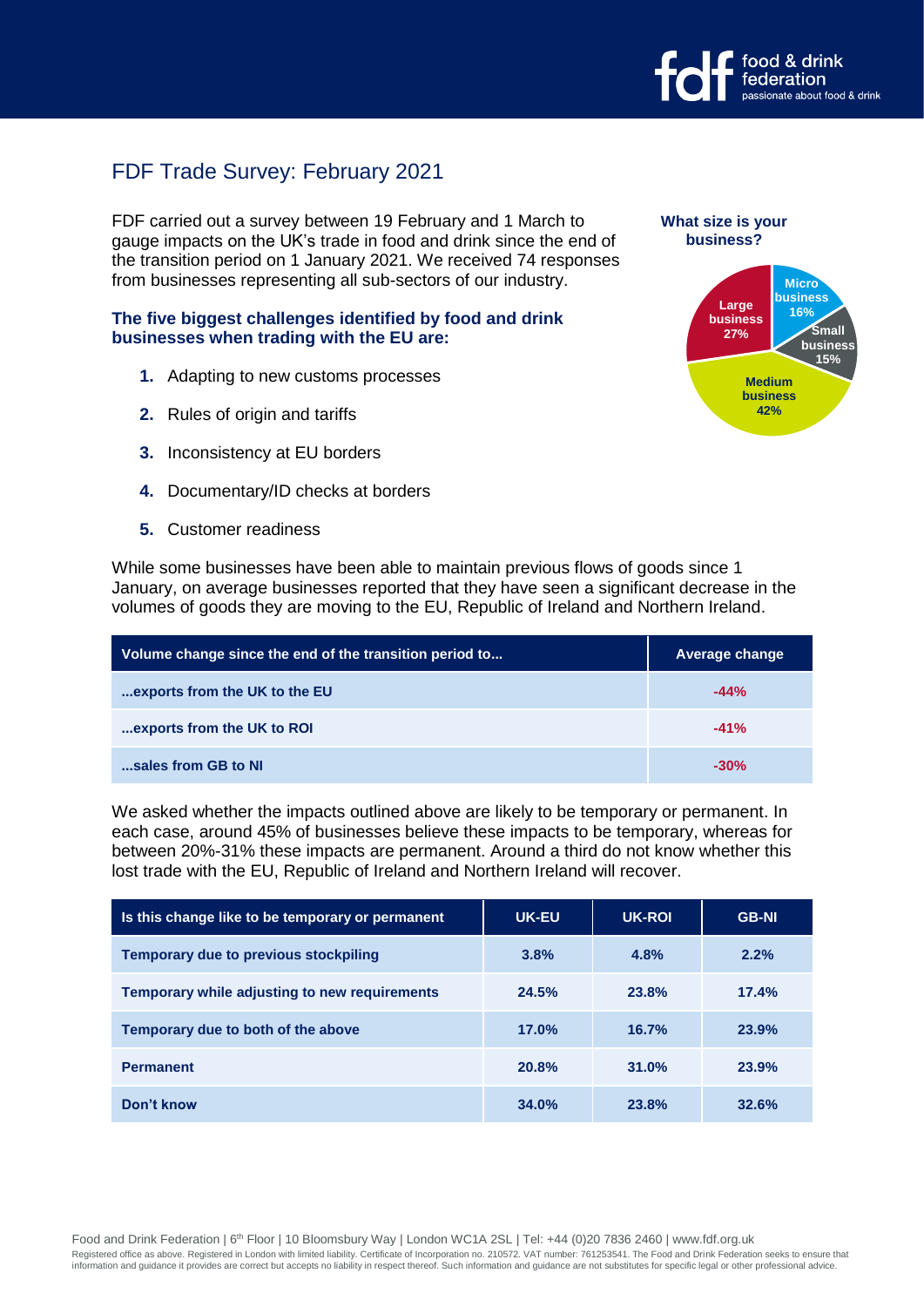The use of groupage distribution typically by smaller businesses moving food and drink to the EU where their goods are combined in lorries/containers with cargo from other businesses presents continued difficulties.

More than two thirds of businesses face consistent delays and problems delivering to the EU and around 10% say most of their shipments are not reaching EU customers. Without practical solutions to the implementation of the UK-EU Trade and Cooperation Agreement (TCA), we believe small businesses in the EU will face these same difficulties supplying into the UK when the UK's Border Operating Model is fully operational in July.

## **What has been your experience of moving goods to the EU using groupage since the end of the transition period?** (Responses only from those using groupage)

| We are facing consistent delays and problems delivering to the EU | 69.7% |
|-------------------------------------------------------------------|-------|
| We have faced problems but the situation is improving             | 18.2% |
| The majority of our shipments are failing to reach the EU         | 9.1%  |
| It is working well for movements to the EU                        | 3.0%  |

The experience of supplying food and drink into the Republic of Ireland has made nearly two thirds of businesses less confident that they will be able to continue supplying goods into Northern Ireland when existing grace periods end in April. Only 2% are more confident.

## **Has your experience of supplying into ROI made you more or less confident that you can supply into Northern Ireland when the grace periods end in April?**

| 2.3% | 20.5%            |            |                  | $11.4\%$    |  |
|------|------------------|------------|------------------|-------------|--|
|      | ■ More confident | ■Unchanged | ■ Less confident | ■Don't know |  |

If these grace periods end in April and goods moving from Great Britain into Northern Ireland face the EU's full import requirements, nearly half of businesses indicate they would pause or stop delivering directly into Northern Ireland.

## **If the grace periods for selling into NI end and trade reverts to full EU requirements in April, how will you respond?**

| We will continue supplying into NI                             | 42.9% |
|----------------------------------------------------------------|-------|
| We will pause deliveries while we assess if it remains viable  | 26.5% |
| We will stop supplying into NI other than via GB retailer hubs | 8.2%  |
| We will pause deliveries to re-engineer supply chains          | 8.2%  |
| Don't know                                                     | 8.2%  |
| We will stop supplying into NI                                 | 6.1%  |